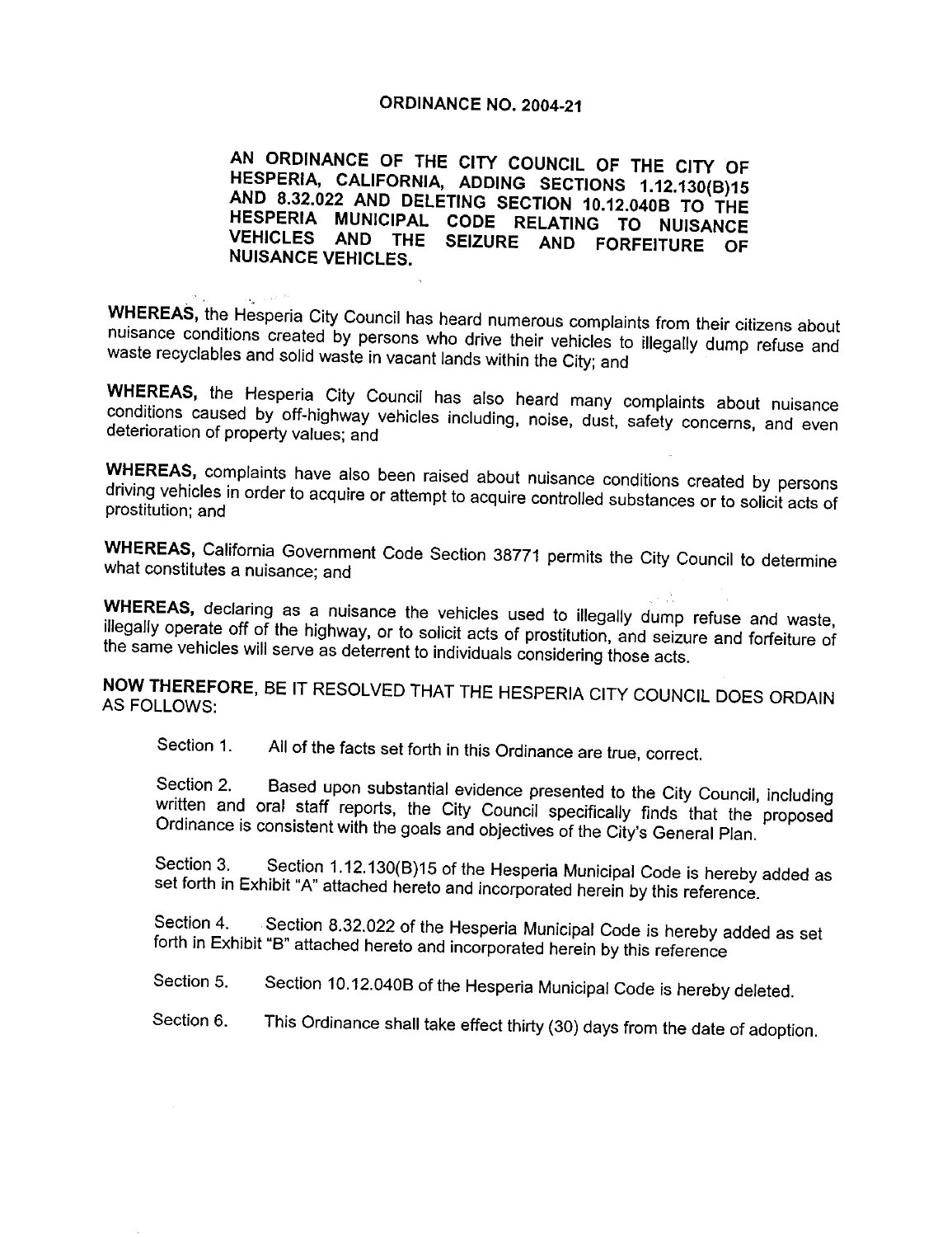Ordinance No. 2004-21 Page 2

Section 7. The City Clerk shall certify to the adoption of the Ordinance and shall<br>cause the same to be posted in three (3) public places within the City of Hesperia<br>pursuant to the provisions of Resolution 93-78.

ADOPTED AND APPROVED this 1<sup>st</sup> day of September 2004.

 $-$ 

 $\equiv$  100  $\pm$ 

Tad Honeycutt, Mayor

ATTEST Vicki City Clerk ST:<br>C. Soderquist, CMC/AAE<br>Clerk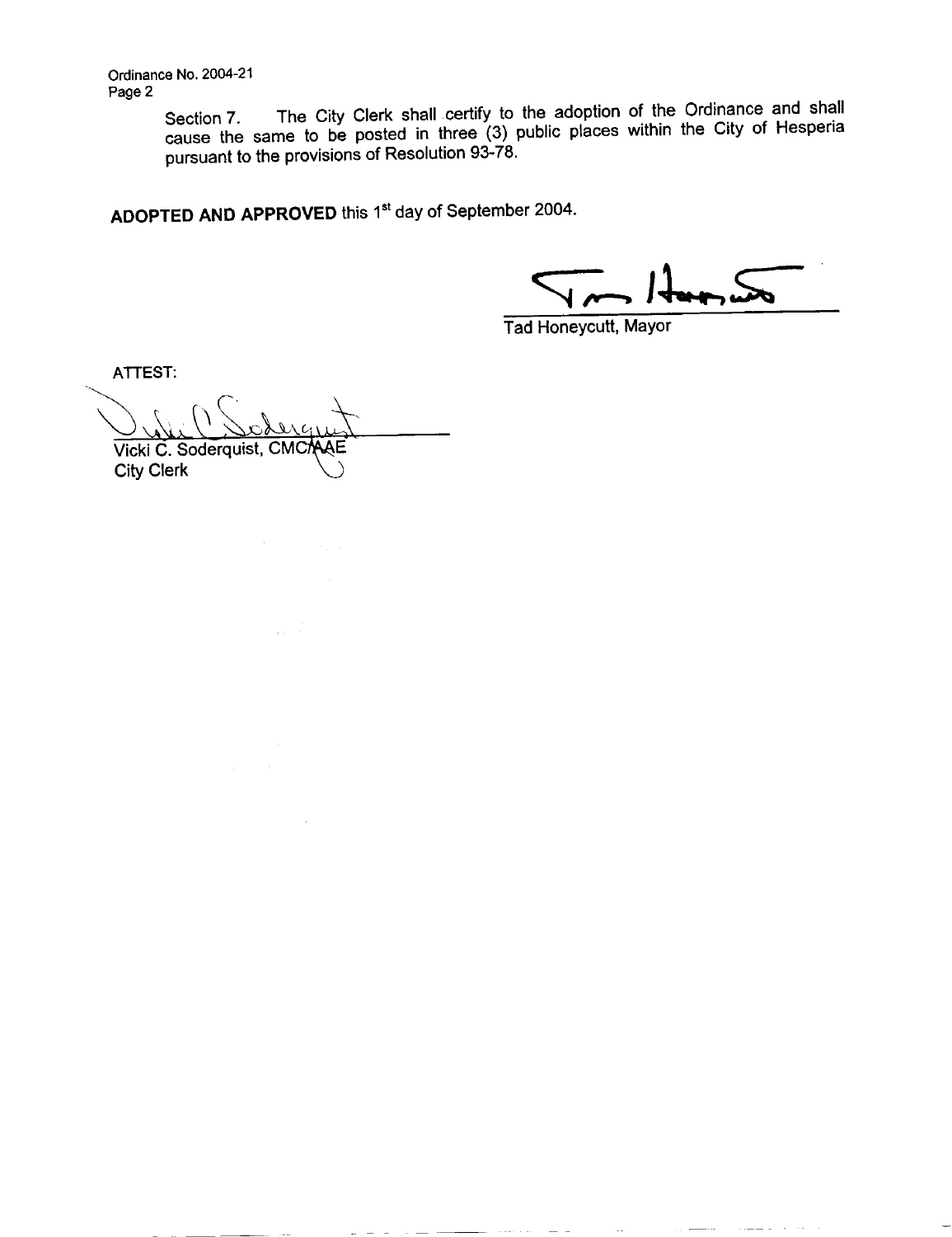## Exhibit "A"

# **Chapter 1.12 Municipal Code Enforcement**

1.12.130(B)15 Nuisance Vehicles.<br>A. All rights, title and interest to the vehicle shall vest<br>the act giving rise to the nuisance described in Section 8.32.022. A. All rights, title and interest to the vehicle shall vest in the City upon commission of giving rise to the nuisance described in Section 8.32.022.<br>B. Vehicles determined to be nuisance vehicles under Section 8.32.022 ar 1.12.130(B)15 Nuisance Vehicles.<br>
A. All rights, title and interest to the vehicle shall vest in the City upon commission c<br>
the act giving rise to the nuisance described in Section 8.32.022.<br>
B. Vehicles determined to be

1. Process is served by any court having jurisdiction over the vehicle.<br>2. The seizure in incident to an arrest or search pure yout to a search.

2. The seizure in incident to an arrest or search pursuant to a search warrant.<br>3. There is probable cause to believe that the vabials was used in the interior.

3. There is probable cause to believe that the vehicle was used in violation of Chapter 8.32.022 of this Code. to forfeiture and may be seized<br>
1. Process is serve<br>
2. The seizure in it<br>
3. There is probab<br>
Chapter 8.32.022 of this Code.<br>
C. if the City detern

C. If the City determines that the factual circumstances warrant the vehicle was used to commit the act or acts described in Section 8.32.022, the City shall petition the court for forfeiture.<br>
1. The petition shall be filed as soon as procticely but in any case will in the filed

1. The petition shall be filed as soon as practicable, but in any case within one year of the seizure of the vehicle.<br>2. The City shall cause potice of the seizure and of the intended for filth in

The City shall cause notice of the seizure and of the intended forfeiture proceedings, as well as notice that any interested party may file a claim with the Superior Court to any person who has an interest in the vehicle. Notice shall also be posted in a newspaper of general circulation in San Bernardino County. Notice shall include a description of the vehicle, the date and place of the seizure, the violation of the law leading to the forfeiture, and instructions and time limits for filing a claim.<br>3. The City shall investigate any claim as the claimants rights, title, or interest. If

the City finds that any person, other than the registered owner, is the legal owner of the vehicle, and that such ownership did not arise subsequent to the date and time of arrest or notification of the forfeiture proceedi appropriate agency.<br>4. Upon his or her address appearing on the records of the Department of Motor Vehicles or other

4. Upon proof by a preponderance of the evidence that the vehicle was used to commit an act or acts described in Section 8.32.022, the court shall declare the vehicle a nuisance and order the vehicle seized, if not previously seized, forfeited and sold with the

proceeds distributed pursuant to this Section.<br>5. If no claims are filed, the City shall prepare a written declaration of forfeiture of 5. If no claims are filed, the City shall prepare a written declaration of forfeiture of<br>the vehicle to the court and dispose of the vehicle. Copies of the declaration of forfeiture shall<br>be provided to any person who rece be provided to any person who received notice of the forfeiture proceedings.<br>D. Upon proof that the vehicle was used for any purpose set forth in Section

D. Upon proof that the vehicle was used for any purpose set forth in Section 8.32.022 the court shall declare the vehicle a nuisance and order the vehicle to be forfeited, sold, and the proceeds distributed as follows:<br>1.

To the mortgage or lien holder of the vehicle, up to the amount of his or her interest in the vehicle, when the court declares a distribution to that person.<br>2. To the City for all expenditures made or incurred by it in earn

2 To the City for all expenditures made or incurred by it in connection with the seizure, storage, and sale of the vehicle.<br>3. Remaining funds if any s

3. Remaining funds, if any, shall be placed in the City's General Fund.<br>E. The City shall return a seized vehicle upon the filing of a timely claim

The City shall return a seized vehicle upon the filing of a timely claim and

providing evidence that one of the following exist.<br>1. The vehicle is owned by two or more persons and there is a community property interest in the vehicle by a person other than the person who used or maintained the vehicle in violation of Section 8.32.022, and that the vehicle is the sole vehicle available to the persons immediate family.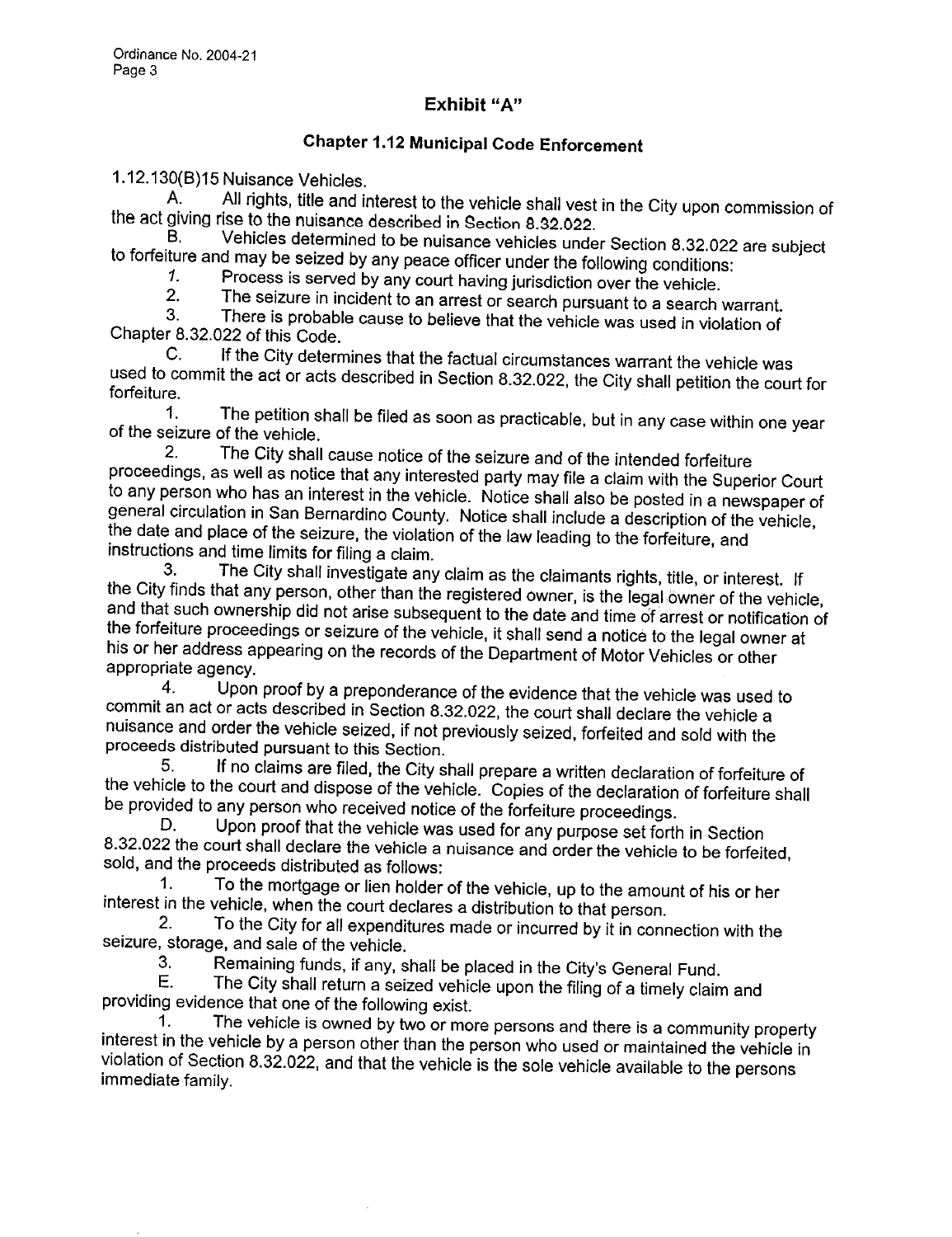Ordinance No. 2004-21 Page 4

2. The vehicle is owned by a rental car agency with a duly executed contract with the person who used or maintained the vehicle in violation of Section 8.32.022.<br>3. For purposes of this Section, a claim shall be filed within ten (10)

For purposes of this Section, a claim shall be filed within ten (10) days of the date of the seizure notice, shall be filed with the Superior Court of San Bernardino County, and shall state the persons interest in the vehicle. The claimant shall serve an endorsed copy of the

claim on the City within ten  $(10)$  days of filing the claim.<br>F. Any person who owns, leases, uses or m Any person who owns, leases, uses or maintains a vehicle in violation of Section 832.022, and whose vehicle has been seized, may request to execute a voluntary settlement<br>agreement with the City for return of the vehicle. The claimant shall serve an endorsed copy of the<br>claim on the City within ten (10 agreement with the City for return of the vehicle. At the minimum, the agreement shall include<br>the City's reasonable administrative costs including attorney's fees. state the persons interest in the vehicle. The claimant shall serve a<br>claim on the City within ten (10) days of filing the claim.<br>F. Any person who owns, leases, uses or maintains a v<br>8.32.022, and whose vehicle has been s

G This Section is not the exclusive regulation or penalty for the acts described in Section 8.32.022. It is the intention of the Hesperia City Council to use any and all remedies allowed by this Code and State Law to enforce the provisions of this Code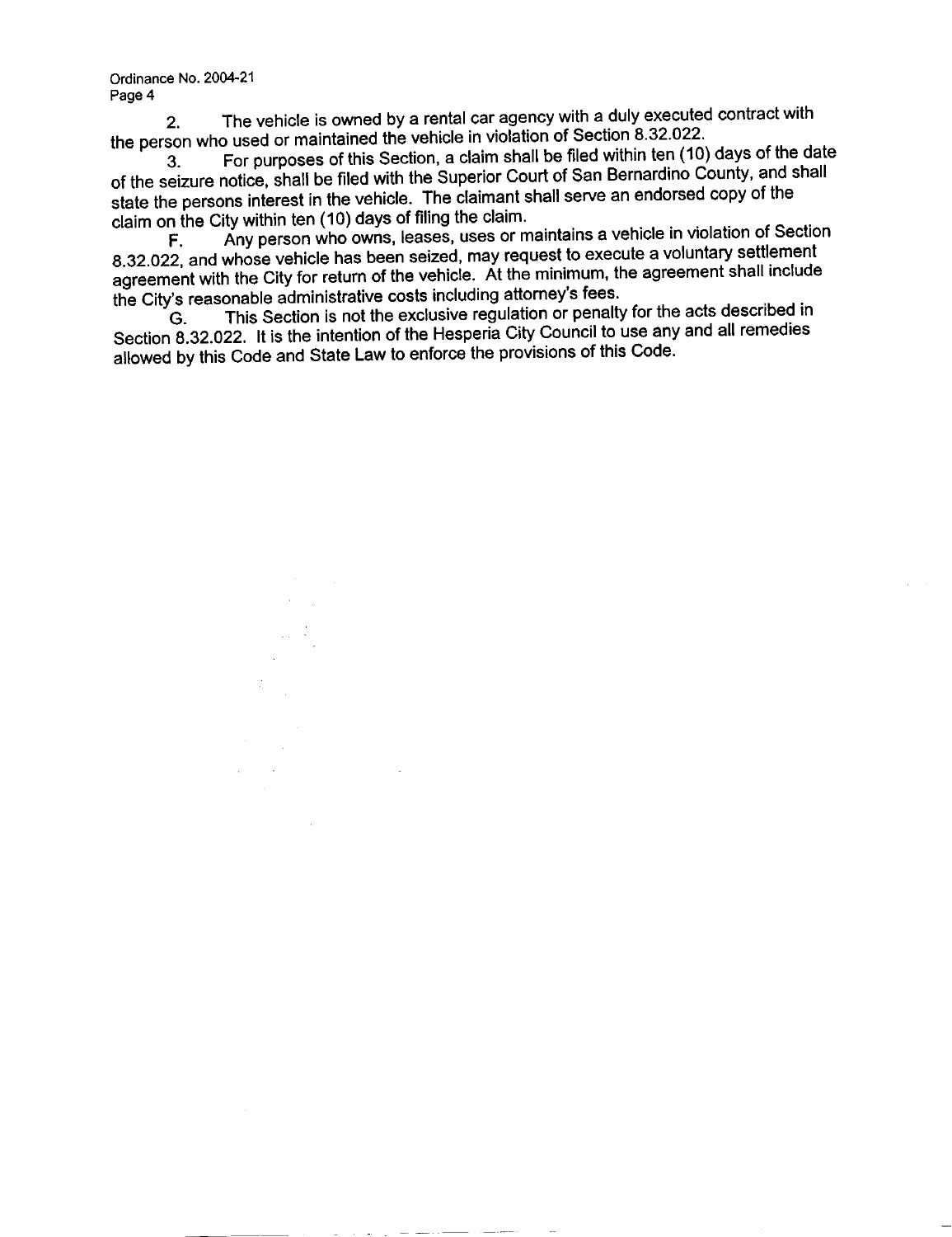### Exhibit "B"

#### Chapter 832 Public Nuisances

8.32.022 Nuisance Vehicles<br>A. Any vehicle us

Any vehicle used to illegally dump refuse, recyclable material, solid waste, septage, construction or demolition waste, or any other waste material is declared a public nuisance

to acquire, or to transport any controlled substance is declared a public nuisance.<br>C. Any off-highway or other vehicle operated within the public right-of-way without a

E.<br>B. Any vehicle used to solicit an act of prostitution and/or used to acquire or attempt<br>ire, or to transport any controlled substance is declared a public nuisance.<br>C. Any off-highway or other vehicle operated within th proper license, or operated in violation of any other Section of this Code or of the California<br>Vehicle Code is declared a public nuisance.<br>D. Any off-highway vehicle driven or operated on lands belonging to or occupied by Vehicle Code is declared a public nuisance.<br>D. Any off-highway vehicle driven or operated on lands belonging to or occupied by

another, without having in the drivers or operators immediate possession, written permission of<br>the landowner or responsible person, is declared a public nuisance.<br>E. Any off-highway vehicle driven or operated within 200 y the landowner or responsible person, is declared a public nuisance.<br>E. Any off-highway vehicle driven or operated within 200 yards of an occupied

dwelling, church, school, office, medical facility, assembly building, recreational facility or other facility occupied by human beings; or within 200 yards of a barn, stable, or pasture used for the keeping of animals, is declared a public nuisance.<br> $F =$ This Section shall not apply to the u

This Section shall not apply to the use of farm vehicles for agricultural purposes, vehicles used for construction and grading purposes, vehicles used for governmental purposes; F. This Section shall not apply to the use of farm vehicles for agricultural purposes vehicles used for construction and grading purposes, vehicles used for governmental purposes golf carts being used on golf courses and, golf carts being used on golf courses and, off-highway vehicles used on a permitted race track or off-highway vehicle park.